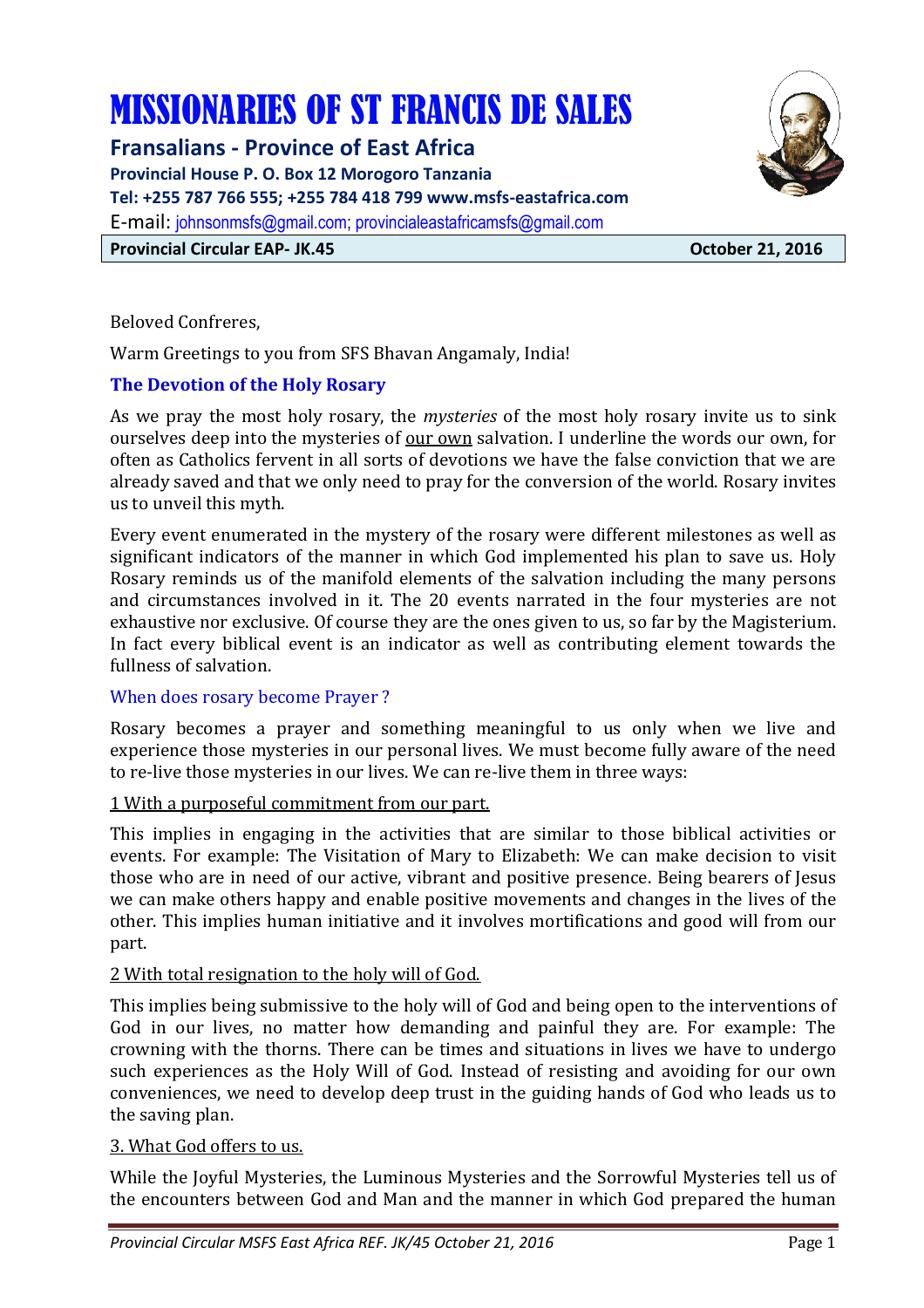beings for the salvation, the Glorious Mysteries reminds us of the infinite possibilities for us to be with the risen Lord. Our Mother Mary in her being crowned as the queen of heaven and earth is set for us as a perfect example. Salvation ultimately takes us to where Mother Mary is - in the glorious and joyful presence of God.

Hence when we pray the holy rosary let us meditate over the unique path through which God brought us out of the slavery of sin and clothes us in the garment of salvation.

# **Priestly Ordinations**

## **Deacon Thomas Njue MSFS**

Deacon Thomas Njue MSFS was born on November 13, 1984 of the Family of Mr and Mrs Alloys Njeru in Embu- Kenya. He is the last born of the seven children of whom five are boys and two are girls. He was baptised on April 16, 1995 and received the Holy communion the same day. He was confirmed on August 8, 1998 at Nthagaiya Parish. He did his primary education from 1991 to 2000 in Nthagaiya primary school. He did his secondary education from the year 2000 to 2004 in Macumo high school. After one year, he got a desire to become a priest and he joined the missionary congregation of St. Francis de Sales in June 2006 at Ndagani -Kenya.

The subsequent year, he did the canonical Novitiate and made his first commitment on July 10, 2008. From 2008-2011 he did his philosophy in Salvatorian Institute of Philosophy and Theology. He did his one year Regency from the year 2011-2012 at Lumen Christi institute-Arusha. Dn. Thomas did his Theology from the year 2012-2016 at Jordan university college. He was ordained Deacon on January 3, 2016 at St. Francis de Sales Parish -Dumila by His Lordship Bishop Telesphor Mkude of the Diocese of Morogoro. God willing he will be ordained priest in his home parish on October 22, 2016 by His Lordship Bishop Paul Kariuki of the Diocese of EMBU, Kenya.

## **Dn Stephen Mutisya Mathembo MSFS**

Dn Stephen Mutisya Mathembo MSFS was born on November 11, 1986 of the family of Mr and Mrs Charles Mathembo in Wote-Makueni, Kenya. He is the first born of the five children of whom two are boys and two are girls. He was baptised on March 31, 1996 at Ngai Prayer House Mbooni parish and was confirmed on October 15, 2006. He studied his l primary school from 1991-1999. Secondary education was from 2000-2005 partly in Kaumoni Sec School.

Having the desire to become a priest he joined the missionaries of St Francis de Sales and started formation in Fransalian Seminary Ndagani on June 15, 2006. Then the following year he did the Canonical Novitiate and he made the first profession on July 10, 2008. He studied Philosophy in Salvatorian Institute, during 2008-2011 and did his regency during 2011-2012 at St Francis de Sales Primary School Katani.

He did the Theological studies at Jordan University College, Morogoro. He made the perpetual profession on July 10, 2015. Stephen Mutisya Mathembo was ordained deacon on January 3, 2016 at St. Francis de Sales Catholic Parish, Dumila by His Lordship Bishop Telesphore Mkude of Catholic Diocese of Morogoro.

God willing, Dn Stephen Mutisya Mathembo will be ordained a priest in his native parish St. Francis of Assisi Parish Mukuyuni on October 27, 2016 by His Lordship Most Rev. David Kamau, the Auxiliary Bishop of the Archdiocese of Nairobi, Kenya.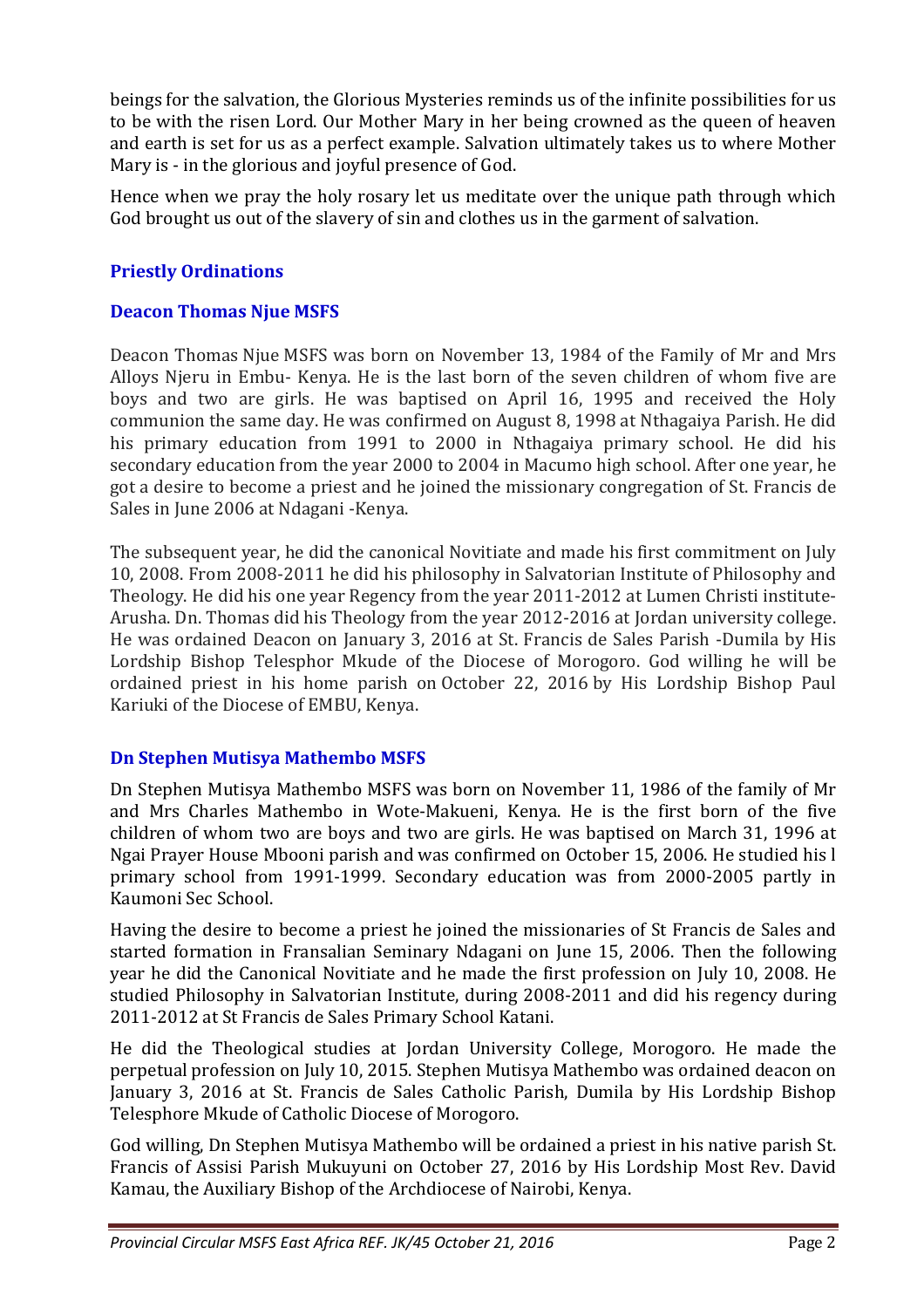## **Diaconate Ordination**

Five of our scholastics were ordained Deacons on October 15, 2016 at JUCO, Morogoro. Now we have

 Dn Amal Neerolickal MSFS Dn Gerald Mabiriizi MSFS Dn Ibrahim Musajja MSFS Dn Jonathan Muema MSFS Dn Lawrence Sebowa MSFS.

Let us accompany them with our prayers and blessings in their life of service and in the further stages of formation.

#### **Transfers and appointments**

**Fr. Francis Kallikattu MSFS** is appointed as the superior of the MSFS Community Lububu. He is also designated to be appointed as the Parish Priest of Our Lady of Grace Parish Lububu, Archdiocese of Tabora, Tanzania, with effect from December 18, 2016.

**Fr. Jomon Vellachalil MSFS** is transferred from MSFS Community Lububu from December 28, 2016 and is appointed as the Superior and Rector of Fransalian Seminary Ndagani, Kenya with effect from May 1, 2017. He will be attending some update programs from January to April 2017.

**Fr. Stephen Ubadesi MSFS** is designated for further studies and he will be freed from the present responsibilities in Ndagani from April 30, 2017.

**Dn Thomas Njue MSFS** when ordained priest, is appointed to the MSFS Community Mji Mpya Relini and is designated to be appointed as the Assistant Parish Priest in Mother of Compassion Parish, Mji Mpya Relini, Dar es Salaam, Tanzania with effect from December 17, 2016.

**Fr. Japhet Kirimi MSFS** is transferred from Mji Mpya Relini to MSFS Community Ipuli as assistant Manager of all our institutions with effect from December 27, 2016.

**Fr. Clement Sudhakar MSFS** is transferred from Ipuli to MSFS Community Mlolongo as Assistant Manager of all our Institutions and is designated to be appointed as the Assistant Parish Priest in St. Joseph's Parish Mlolongo with effect from January 28, 2017.

**Fr. Sijo Pendanath MSFS** is transferred from Mlolongo and is appointed to the MSFS Community Mwakata as the Superior of the Community and Director VTC and Manager of De Sales School Isaka with effect from February 10, 2017.

**Fr. Peter Johnson Napoleon MSFS** is transferred from MSFS Community Mwakata to the MSFS Community Chera to be the Superior of the Community and Manager of Salesan School. He is also designated to be appointed as the Parish Priest of St. Michael's Parish Chera with effect from February 15, 2017.

**Fr. Arockiasamy Chinnappan MSFS** is transferred from Chera and is appointed to initiate the new MSFS Mission in Bissel in the Diocese of Ngong, Kenya with effect from February 25, 2017.

**Dn Stephen Mutisya MSFS**, when ordained priest, is appointed to the MSFS Community Osia. He is designated to be appointed as the Assistant Parish Priest of St. Jude Parish Osia, Archdiocese of Tororo, Uganda and as Vocation Promoter in Uganda with effect from December 17, 2016.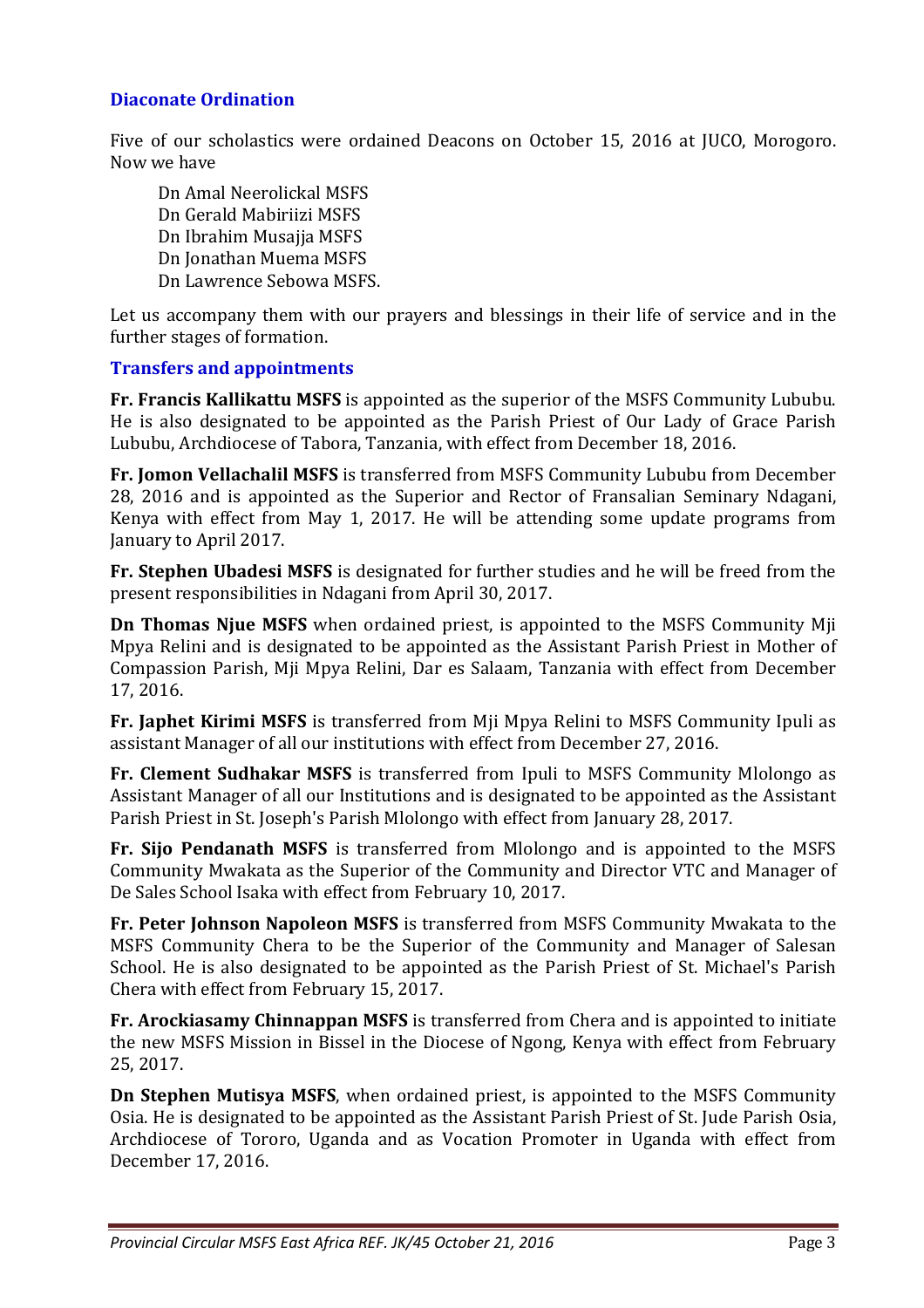**Fr. Charles Ouma MSFS** is transferred from Osia to MSFS Community Ndagani. He will be the Assistant Rector and Vocation Promoter in Kenya with effect from December 28, 2016. He is also designated to attend the formators course from September 2017.

We sincerely thank all our conferees for the yeomen services they do render in their respective places and wish them all the blessing in the new places of ministry.

### **400th year of the publication of Treaties of Love of God:**

Our obligation to know and to live the richness of this spiritual classic.

Our beloved Superior General wrote:

 *"As we are on the 400th year of the publication of Treatise on the Love of God, I request all of us to spend some time during this year to brush up our knowledge on the Love of God. I suggest that this study material is used in the Apostolic Community Meeting. The conveners of Apostolic Community Meeting and the Rectors of Formation Houses can use this material for presentation. If you can make copies for all confreres and read and reflect together, it will be a wonderful way of our on-going formation in Salesian Spirituality."* 

My dear confreres the study material provided by the Superior General is already printed in the booklet form and is available for every confrere. May I request the Conveners and Secretaries of the Apostolic Communities to do the needful as requested by Rev. Fr. Superior General. Those who still need the new translation of the Love of God, may please contact Fr. Robert Raj and collect from the Provincial house.

#### **Mission expansion in East Africa**

Among other dioceses in EA who have welcomed us to start our ministry, we are in the process of considering to open the mission in the **Archdiocese of Dodoma** Tanzania, **Diocese of Ngong**, Kenya and **Diocese of Jinja** in Uganda. As we are well aware of the lack of personnel in our province and other demands of growth, we need the special blessings from God who guides our destiny. Let us pray that we will be able to start these missions with a firm footing. Let us include this intention in our personal and community prayers.

#### **Pre-Noviciate Program at LCI**

Hereafter we will have one month intensive Pre-Novitiate Program. For the coming batch of the novices it will be from June 3 to June 30, 2017. All the Postulants who are promoted to the Novitiate from our formation houses under MSAF, will attend this program at LCI.

#### **New Provincial for South East India**

I am very glad to inform you that Rev. Fr. Abraham Vettuvelil, our beloved Superior General, has appointed **Rev. Fr. Ignaci Muthu MSFS** as the Provincial of the South-East India Province for a term of three years beginning on January 24, 2017.

#### **Renewed mandate for the Provincial of North East India**

The Superior General has re-appointed **Rev. Fr George Panthanmackel MSFS** as the Provincial of Northeast India Province for a second consecutive term of three years beginning on January 24, 2017.

*May God bless you dear Fathers with his choicest blessings in your ministry of leadership.*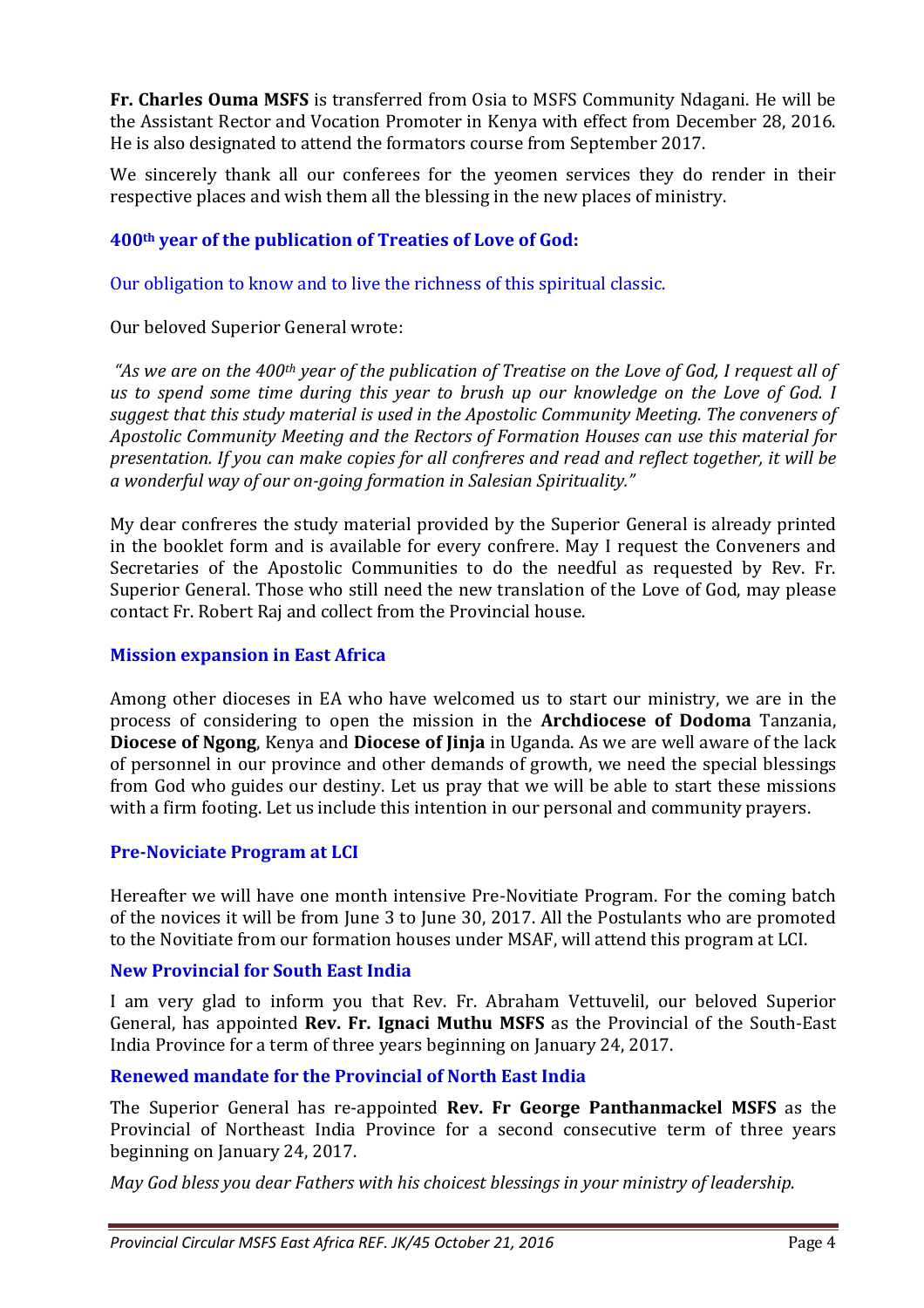On behalf of the Province of East Africa we extend our most sincere congratulations and good wishes to Rev. Fr. Ignaci Muthu and to Rev Fr George Panthanmackel and we pray for their intentions.

## *Neema* **Foundation in Switzerland**

With the intention of assisting our missions, some of our mission friends from Switzerland, under the guidance of Fr. Thomas Chozhithara have started a charitable foundation with the name NEEMA. (*Neema* in Swahili means: Grace). We thank all the people of good will. May God bless their generosity. The first general body meeting of Neema was held on July 26, 2016. Congratulations to Fr. Thomas Chozhithara for this initiative. May God bless all the effort made by Neema e.V.

# **Home holidays**

The following confreres are on home leave.

- Fr. Jomon Vellachalil from October 1 to December 1, 2016
- Fr. Joseph Kayanja from October 16 to November 16, 2016
- Fr. Charles Ouma from November 1 to December 1, 2016

*We wish them safe journey and good time with their dear and near ones.* 

# **Prayers Requested for the departed ones**

- o **Rev. Fr. Luke Cheruvil MSFS** (Visakhapatnam Province) was called to eternal life on October 5, 2016. He was 74 years old.
- **Dr. Alice Mugagga Nampiira** the maternal grandmother of Dn Lawrence Sebowa, was called to eternal life on September 15, 2016. She was 72 years old.
- **Mrs. Negensa Anna-Mary** the maternal aunt of Bro. Simon Peter, was called to eternal life as she lost the life in a road accident in Uganda on September 21, 2016. She was 59 years old.
- **Mrs. Thumma Chinnamma**, the mother of Fr. Thumma Mariadas MSFS (our Assistant Superior General), was called to eternal life on October 3, 2016. She was 92 years old.
- **Rev. Fr. Shanoj Mathew CST** died of massive heart attack on October 19, 2016 in Dar es Salaam, Tanzania. He was missionary from India - spent only a few months in Tanzania. He was 29 years old.

## **News Snippets**

- **Most. Rev. Abraham Viruthakulangara** the Archbishop of Nagpur, India paid a visit to us at LCI on September 29-30. On the Founders' Day he officiated the Eucharistic celebration at LCI. We thank His Grace for honounring us with his visit.
- **Fr. Thomas Olickal MSFS** will be making a pilgrimage to the Holy Land from October 30, 2016 - for ten days. We wish him a safe journey and enriching experiences.
- **In LCI Philosophate** in this new academic year (2016 2017) there are 39 scholastics: (MSFS 32; VC 4; Archdiocese of Tabora 1; Diocese of Bunda 2)